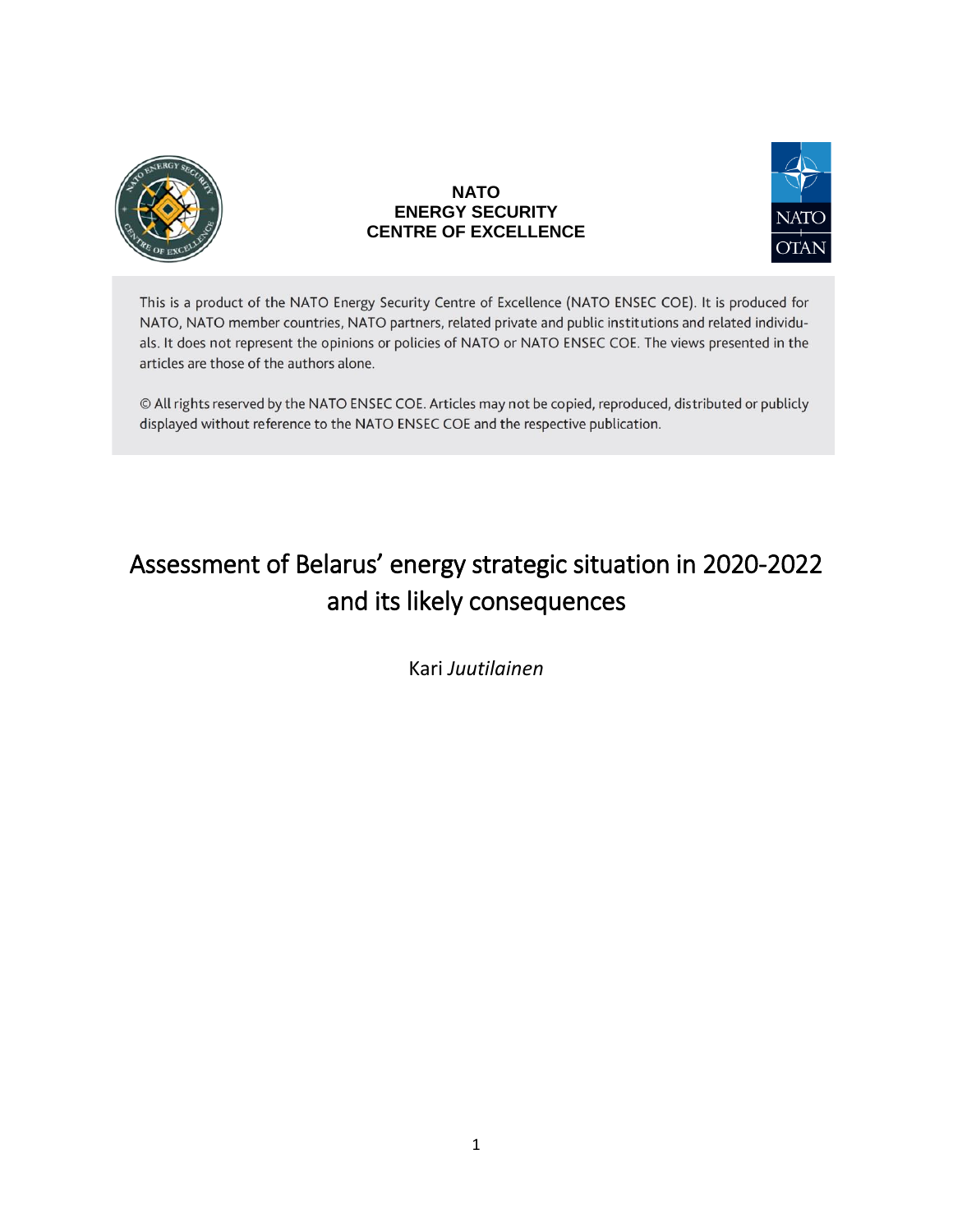- *Belarus' energy strategic situation has gone through drastic changes after August 2020.*
- *Belarus' room for maneuvering in energy matters is very limited after the new sanctions were implemented, and time is not on Belarusian side. Lack of financing from sources other than Russia is another limiting factor.*
- Astravets NPP will likely cause more financial problems than improvements, and Belarus' overreliance on *Russian natural gas will be replaced with a new dependency on Russian nuclear fuel.*

Since early 2020, Belarus' energy policy has gone through a roller coaster of events. The year started with a rapprochement between the West and Belarus along the promises of energy supply diversification.<sup>1</sup> But new energy relations turned the opposite direction due to an internal crisis following the August 2020 Presidential elections. Belarus has been living under President Lukashenko's authoritarian rule since 1994 and Belarusian policy and energy actions are tightly intertwined with Lukashenko's personality, his political aims and his regime's survival.

#### Belarus - hydrocarbons without hydrocarbons

Belarus' does not have significant oil and gas resources, but hydrocarbons are the regime's mainstay – in both import and export sense. Petrochemical production represented approximately 10% of Belarus' GDP, 25% of its exports, and 20% of its budget revenue in 2020.<sup>2</sup> Firstly, Belarus imports about 85% of the nation's primary energy supply, making Belarus one of the least energy self-sufficient countries in the world (See Figure 1).<sup>3</sup> Secondly, Belarus has also been an important part of Russia's oil and gas transit corridor to Western Europe. Beside transit incomes, Belarus has benefited when it has bought Russian crude oil with cheap internal Russian prices and then refined and exported the oil by charging market prices. However, due to Russian tax reforms, which were implemented starting in 2019, the price difference and this source of income is drying up. In addition, the Russian Druzhba oil pipeline is bringing transit incomes to Belarus while transporting Russian crude oil to the West. The economic significance of the gas transit is minor when compared to the oil sector, but the Yamal-Europe pipeline, which transports Russian gas to Europe, brings about 250- 300 million dollars to Belarus in transit fees. 4



**Figure 1: Domestic energy production vs. supply by source, 2019. (Source: Irena.org - Renewables Readiness Assessment: Belarus (2021).<sup>5</sup>**

#### Nuclear power as an energy security and energy income solution

At first glance, the plan of building the Astravets nuclear power plant (NPP) made sense after 2007 Russia-Belarus energy dispute. In theory, it would have improved Belarus' energy security, decreased dependency on Russian gas and brought export income from selling electricity to neighboring countries, especially after Lithuania closed its Ignalina NPP in 2009 and become a net energy importer. However, due to perceived safety risks of the Astravets' NPP, Lithuania legislated a law in 2017, which prohibited the country from buying electricity from the Astravets NPP. Also, Latvia and Estonia joined the boycott later. Finally, in May 2021, Ukraine also stopped buying electricity from Belarus at least until October 2021. Russia is also an unlikely buyer of Belarusian energy, since the Smolensk NPP,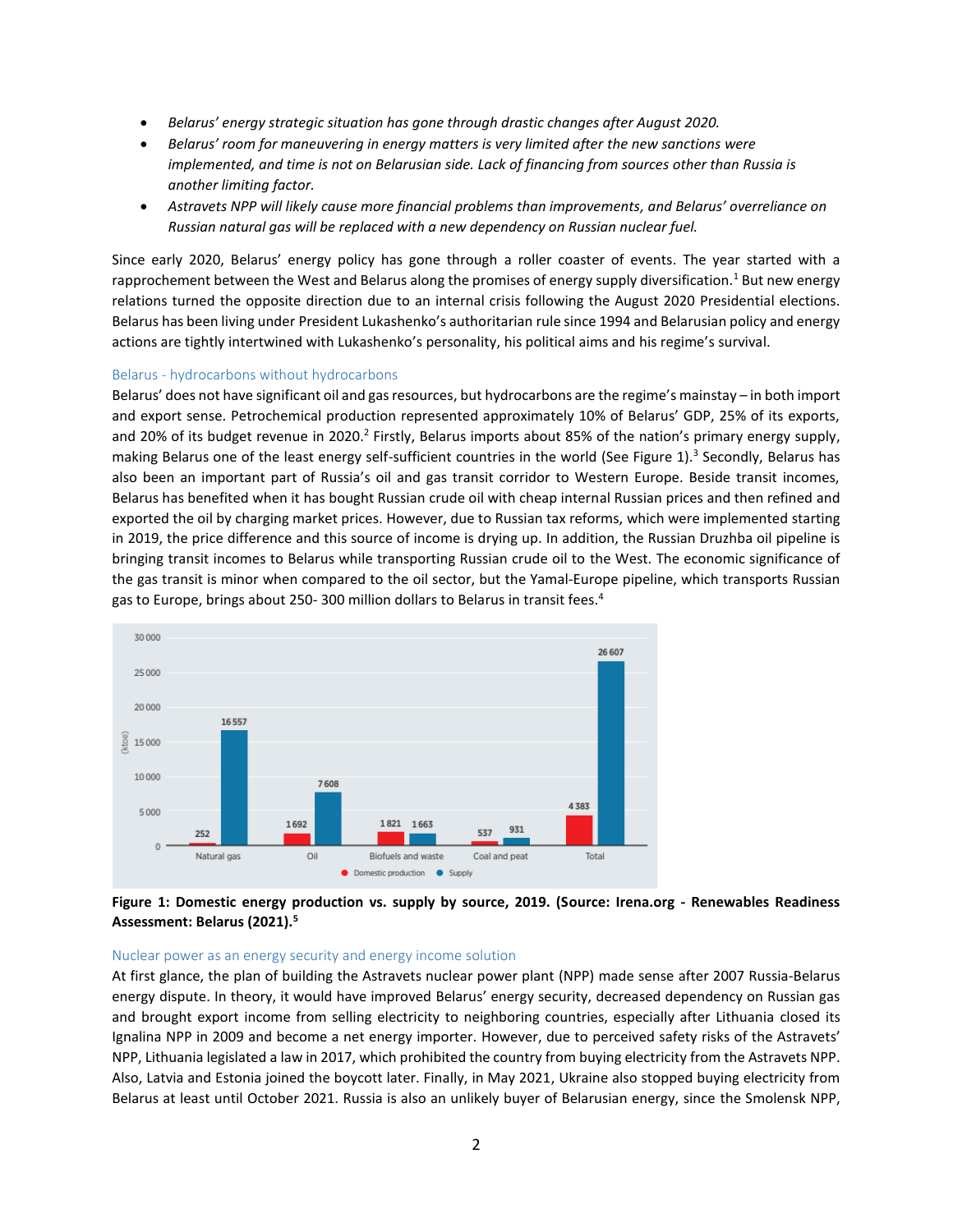which is close to the Belarusian border is, has a surplus of electricity. Therefore, it is likely that Belarus will have to consume all of its excess electricity from the Astravets NPP. <sup>6</sup> However, there are grand plans to increase domestic use of electricity at the cost of reducing the consumption of natural gas.<sup>7</sup>

#### Belarus – union state with Russia, but still looking for energy security

Even before the August 2020 events, it was often claimed that Belarus was under Russia's thumb and it was about to become absorbed into the Union State, but the situation has been more complex.<sup>8</sup> Belarus has a turbulent history of energy conflicts with Russia, and Belarus was the first country that Russia opted to punish by cutting of its oil, and gas supplies in February 2004.<sup>9</sup> Before the August 2020 events, Belarus was keenly diversifying its energy imports, building energy security infrastructure inside Belarus, while also continuing to develop its own energy production. The steps towards greater energy security can also be viewed from the perspective that Belarus has rejected Russia's proposals of allowing it to build air bases on Belarussian soil.<sup>10</sup> The most important signs of Belarusian maneuvering were the new oil imports from Norway, Saudi Arabia and United States through Lithuania.<sup>11</sup> Belarus also started to import oil from Azerbaijan through the Ukrainian port of Odessa.<sup>12</sup> This kind of oil import diversification was not in interests of Russia. Lukashenko also received from Beijing a \$500 million loan in 2019 after discussions for a similar loan from Russia was rejected.<sup>13</sup>

After the August 2020 internal turmoil, Lukashenko was seeking support from Russia while relations with the West deteriorated further. However, some of the recent steps indicate that Belarus is still looking towards increasing its room for maneuvering vis-à-vis Russia. Due to Russian pressure, Belarus has started to export its oil products via the Russian harbor of Ust-Luga at Gulf of Finland in late 2020, despite the fact that it makes less economic sense than to export the oil products via the Lithuanian port of Klaipeda.<sup>14</sup> Depending on the oil products, the transshipment costs may be over 50 percent higher on the Russian route compared to the Lithuanian one. The level of transshipment tariffs in Russian ports and transit is based on the ship-or-pay formula, which favors Moscow.<sup>15</sup> Because the oil export agreements favors Russia, Belarus is continuously trying to renegotiate its oil and gas supply, and gas transit contracts with Russia. Because Russian oil extraction taxation has been reformed (due to the so-called tax maneuver), the price discount for Belarusian importers have been gradually reduced annually and price for Belarus will reach 90% of the market value in 2021.<sup>16</sup>

#### The planned way forward

There are two ways how Belarus can strengthen its energy security: it can increase its domestic energy production and it can diversify energy supplies from abroad.

The main priorities of the Belarusian energy policy and strategy are to provide reliable and sustainable energy for the national economy, while reducing energy import dependence and improving the sector's financial stability. Besides nuclear power, the long term goal of Belarus is to increase the share of power generated from coal and renewables. To this end, in 1994 it has introduced a green feed-in tariff (FIT) to attract more investment in renewables.<sup>17</sup> Belarus has been producing oil and gas since 1965 and it found new oil fields in 2020, but size of the proved reserves are insignificant on a strategic level.<sup>18</sup> In 2019, the country's crude oil production was about 1.7 million tons and gas production stood at 252,000 tons (oil equivalent). Only 2% of Belarus' natural gas is produced locally.<sup>19</sup> Belarus is also the world's third-largest producer of peat with 537 kilotons of oil equivalent in 2019 (the country's total energy demand was 27 million tons of oil equivalent). <sup>20</sup>

The Astravets NPP will provide domestic energy to Belarus, but it will need to rapidly convert its key industries and sectors from fossil fuels to electricity, while dramatically increasing the country's electricity consumption. In the current conditions of a deepening economic crisis and growing international pressure on the regime, a rapid increase in electricity consumption does not seem to be feasible. It is not an easy task to create new electricity-intensive industries or scale up existing ones on a tight budget. These kinds of conversions usually require a lot of time and demand multibillion dollar investments.<sup>21</sup> The loan payment is also additional problem for Belarus. In 2012 Russia issued a loan of up to \$10 billion to Belarus and this loan financed 90% of the construction costs of the Astravets NPP. The remaining 10% would be paid by Belarus. The repayment was supposed to begin six months after the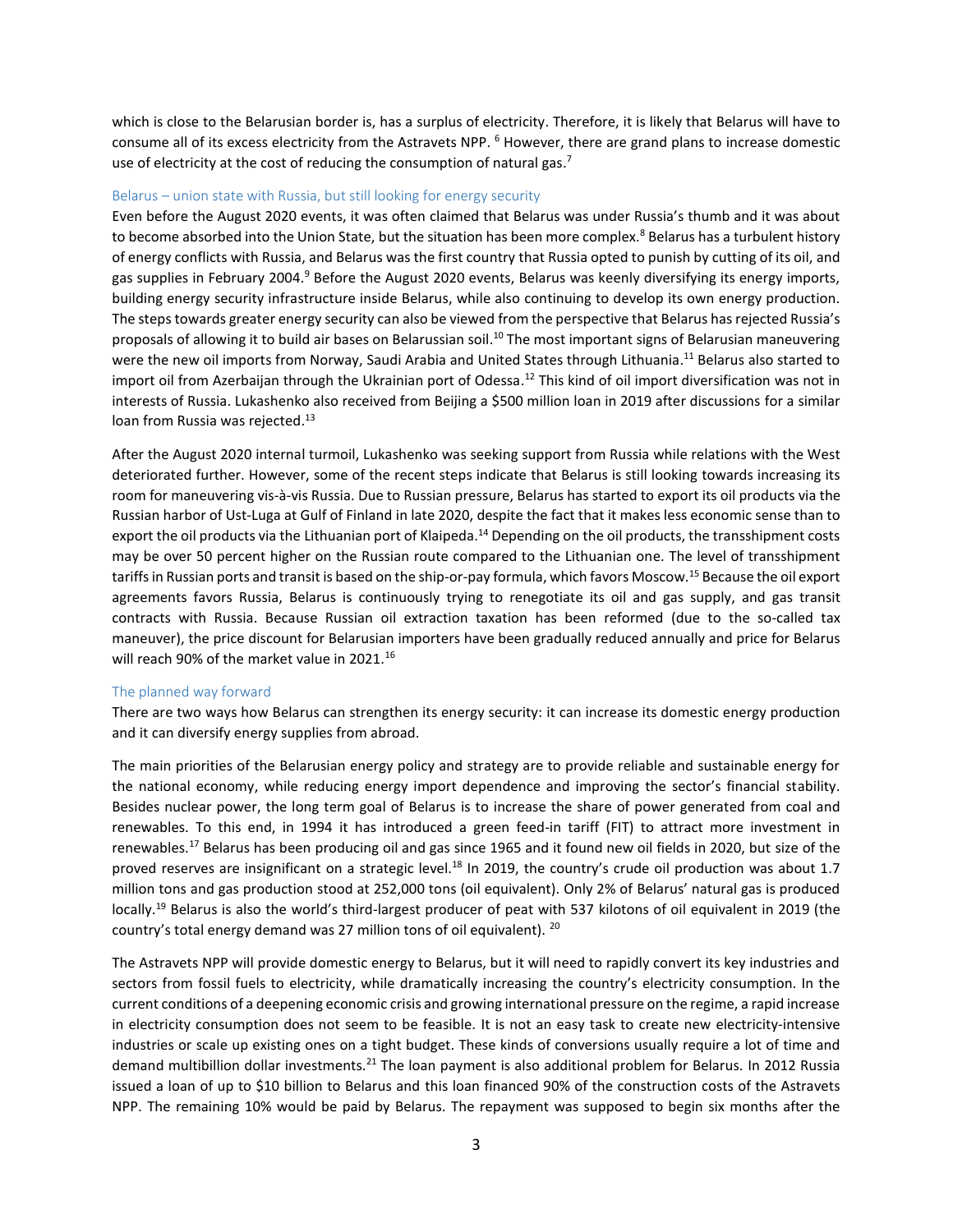power plant was put into operation, but no later than 1 April 2021. Also, the repayment was to be in 30 equal shares every six months with 50% of the overall amount attracting interest at a rate of 5.23% a year and the rest at the LIBOR rate for 6-month deposits in US dollars, increased by a margin of 1.83% a year. The restructured loan protocol was ratified by Russian parliament in March 2021. The protocol extends the period of use of the loan until the end of 2022 (by two years). In addition, a fixed interest rate on the loan is set at 3.3% a year, and the start date of the repayment of the principal debt on the loan has been deferred from 1 April 2021 to 1 April 2023. If debt is not repaid on time, after 180 days, the entire amount, including any interest on the loan will be consolidated and must be repaid immediately.<sup>22</sup> Finally, while the Astravets NPP might in the long run somewhat reduce the country's acute reliance on Russian natural gas, Belarus will remain dependent on Russian nuclear fuel supplies and waste utilization for decades to come. In addition, Russian nuclear experts will be required to run the Astravets NPP for the foreseeable future. $23$ 

Regarding import diversification, Belarus has started to build an oil trunk pipeline, which will connect Gomel and Gorki in 2023 (see map 1) and thus enable inter-Belarusian crude oil deliveries between its two oil refineries at Mazyr and Novopolotsk (also known as Naftan-refinery) and their oil storages.<sup>24</sup> This trunk pipe will allow the Novopolotsk oil refinery to receive oil not only from Russia, but also from Poland and Ukraine significantly cheaper and quicker than before.<sup>25</sup> Belarus is also continuing to build strategic oil reserves, which, at least in theory, should not be a priority, if Belarus was indeed seeking unification with Russia.<sup>26</sup> When Belarus started crude oil imports from countries other than Russia, it was transported by railway cars from Lithuania and Ukraine.<sup>27</sup> As late as September 2020, there were mentions about potential reverse oil flow arrangements via Druzhba oil pipeline between Poland and Belarus, as well as between Ukraine and Belarus. However, these plans are now in hold due to the current political situation. 28

#### Sanctions and other new developments in 2021

Belarus' room for maneuver in energy security is quickly diminishing despite all of its efforts. The August 2020 events alienated Belarus from the West and in May 2021 the aerial hijacking of the Belarusian journalist and dissident Roman Protasevich brought sanctions that hit Belarus' energy strategy and future economic prospects increasingly hard.

The European Union imposed a ban on any new contracts for the import or transfer of all Belarusian petroleum products, including liquefied petroleum gas (LPG) and bitumen. Belarusian companies will be unable to renew current agreements with their EU-based clients, which accounted for the majority (56 percent) of Belarus' oil products exports. In addition, when the existing contracts will expire, Belarus will be cut off from cooperation with the Baltic States' railway companies and transshipment terminals. This will cause significant trouble for Belarus, as Russian ports are likely to have limited capacity in the near future for handling transshipments of Belarusian oil products. There are also Western sanctions against Belarusian oil companies like OAO Naftan, the Belarusian Oil Trade House and Belneftekhim. On top of that, there is also a general impasse from EU-originating financing and insurance.<sup>29</sup> Additionally, there are might be difficulties for providing crude oil to Novopolotsk (Naftan) refinery, since it is 100% owned by Belarusian state. Rosneft and Surgutneftgaz had not reserved any pipeline volumes for transporting oil to the Belarusian refinery Naftan for the third quarter of 2021 due to US sanctions. The Mozyr refinery is not targeted by US sanctions since Belarus co-owns the Mozyr refinery with Russia's Slavneft, a 50-50 joint venture between Rosneft and Gazpromneft.<sup>30</sup> Most recently, in August 2021, the US, the UK and Canada introduced additional sanctions on the Belarussian energy sector. In general terms, Western sanctions are not yet allencompassing and there is still room for expansion against specific petroleum products.<sup>31</sup>

Nord Stream 2 is yet another challenge for Belarus. At the end of the 2020, with uncertainty around the future of Nord Stream 2 at its height, the Belarusian segment of the Yamal-Europe pipeline was fully booked (Q4: approx. 8.9bn cubic meters) for the delivery of Russian gas to Europe. This year Gazprom decided to dramatically reduce the transit through Belarus in the last quarter of 2021 to 1.9 billion cubic meters, in the anticipation that Nord Stream 2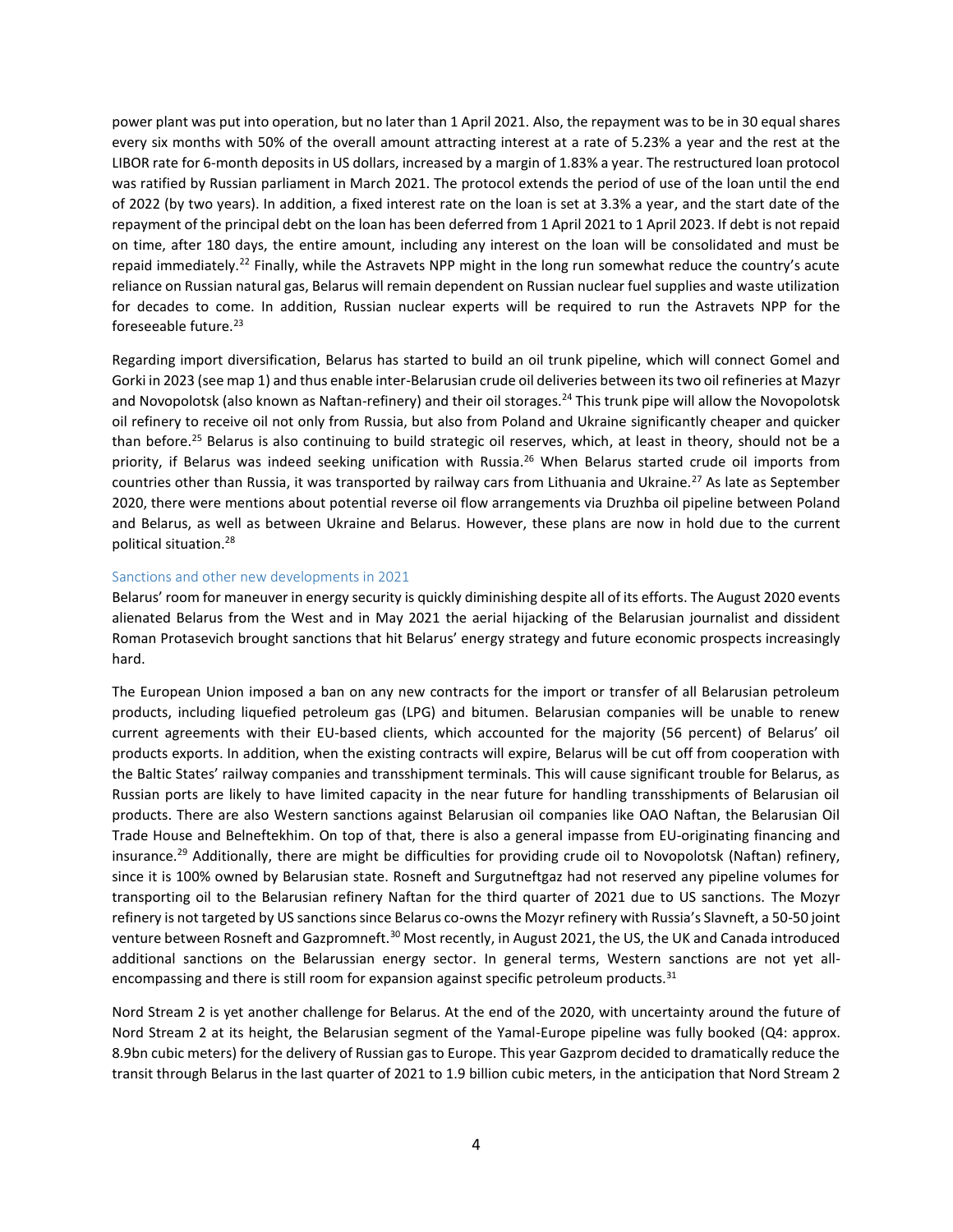will be completed by the end of the year.<sup>32</sup> These diminishing transit incomes will make Belarus' economical position more dire as it will lose hundreds millions of dollars in annual gas transit income.

### Conclusion and outlook to 2022

The energy security situation of Belarus is worsening and it will very likely have grave politico-economic consequences. Western sanctions will increasingly effect Belarus' once existing oil contracts will end and new ones will be prevented from being signed. In fact, it is estimated that sanctions have already caused a 2.9% loss of Belarus' GDP.<sup>33</sup> Furthermore, Nord Stream 2 will decrease gas transit incomes and the Astravets NPP has huge challenges in exporting electricity abroad. While the Astravets NPP could potentially replace some of the natural gas that is being imported from Russia, Belarus will not likely have the time and money to implement this kind energy transformation. Also, the loan, which financed the construction of the Astravets NPP, will be difficult to pay, if electricity cannot be exported. The sanctions against Belarus are perfectly justifiable, but it is likely they will drive Belarus even more into Russia's grip.<sup>34</sup> While Putin and Lukashenko are officially promoting the excellent relations of Russia and Belarus, Putin is doing everything to take advantage of Belarus' increasing international isolation and increasing Russian influence in Belarus. Time is not on the Belarusian side, and it is likely that Belarus has to make concessions like allowing Russian bases on Belarusian soil (besides existing communications and early warning sites). From a purely energy security point of view, Belarussian steps of the past few years were made in the right direction (with exception of the Astravets NPP), but its political actions domestically and abroad have jeopardized its own energy security and diversification plans.



**Map 1: Oil pipelines and oil refineries of Belarus.** (Source: Esperis https://rusi.org/commentary/belarus-andrussian-oil-all-not-it-seems )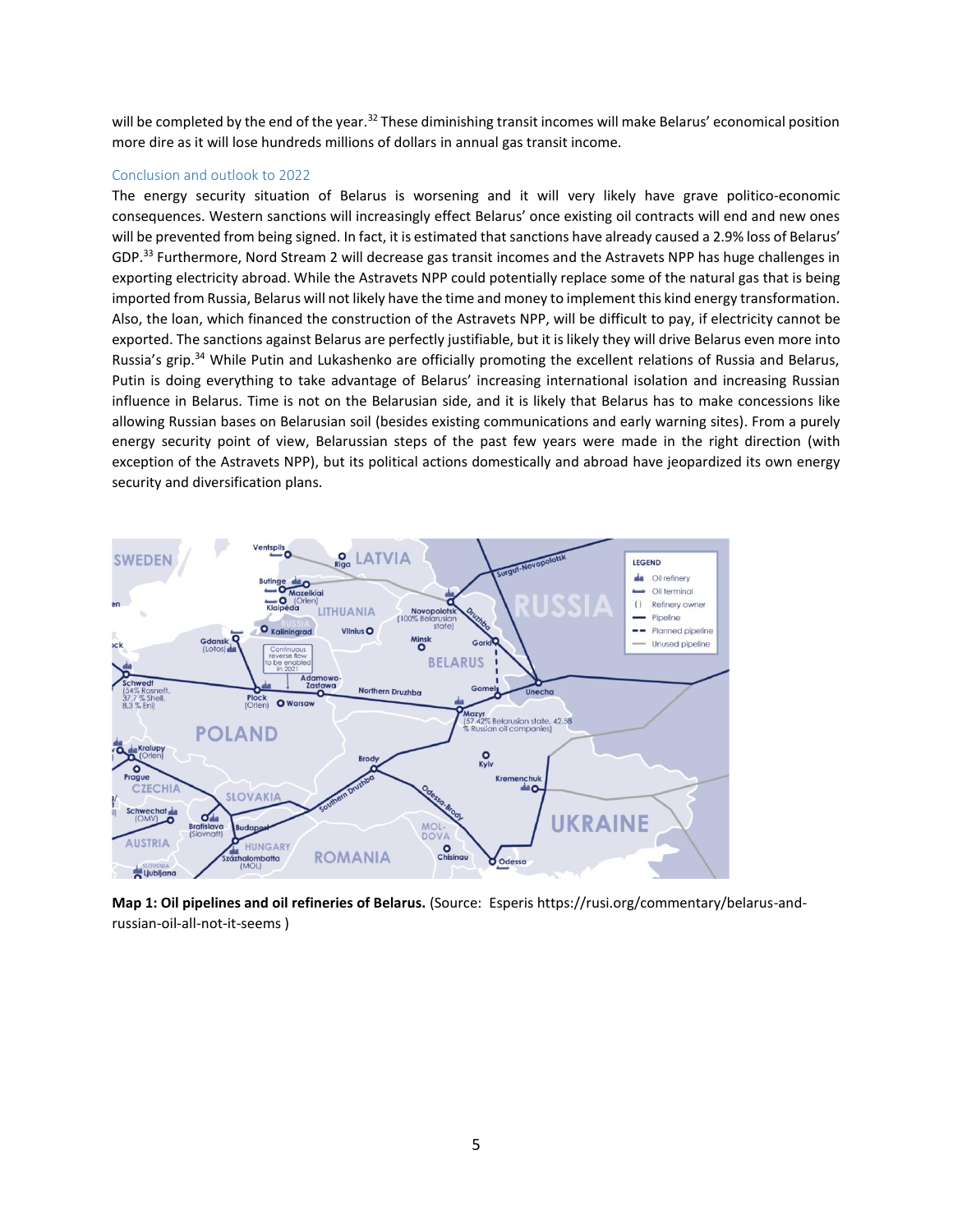

**Map 2: Gas pipelines of Belarus.** (Source: https://www.gazprom.com/f/posts/29/284322/map\_belaruss\_eng.jpg)

- <sup>3</sup> https://www.belstat.gov.by/en/ofitsialnaya-statistika/real-sector-of-the-economy/energy-statistics/annualdata/energy-balances-/ ; https://www.iea.org/reports/belarus-energy-profile
- <sup>4</sup> https://www.gmfus.org/blog/2021/07/23/belarus-energy-sector-faces-challenging-times;

 $\overline{\phantom{a}}$ 

<sup>7</sup> https://eng.belta.by/economics/view/belenergo-talks-about-broader-use-of-electricity-in-belarus-140208-2021/

```
8 https://vilniusinstitute.lt/wp-content/uploads/2020/06/Anais-Marin-Union-State-of-Belarus-and-Russia.pdf
```
<sup>9</sup> https://jamestown.org/program/belaruss-role-in-east-european-energy-geopolitics/

<sup>10</sup> https://www.reuters.com/article/us-russia-belarus-airbase-idUSKBN1WB1NT

- <sup>11</sup> https://www.lrt.lt/en/news-in-english/19/1186684/a-significant-shift-us-oil-for-belarus-reaches-lithuania
- <sup>12</sup> https://www.azernews.az/oil\_and\_gas/167660.html
- <sup>13</sup> https://chinaobservers.eu/the-curious-timing-of-chinese-loan-to-belarus/
- <sup>14</sup> https://www.reuters.com/article/us-belarus-oil-russia-idUSKBN26Z1N9

<sup>15</sup> https://www.osw.waw.pl/en/publikacje/analyses/2021-02-25/attempt-a-new-start-energy-cooperationbetween-belarus-and-russia

<sup>16</sup> https://www.osw.waw.pl/en/publikacje/analyses/2021-02-25/attempt-a-new-start-energy-cooperationbetween-belarus-and-russia

<sup>17</sup> https://www.iea.org/reports/belarus-energy-profile

<sup>18</sup> https://www.ogj.com/exploration-development/discoveries/article/14177155/new-oilfields-discovered-inbelarus

<sup>19</sup> https://irena.org/publications/2021/Jul/Renewables-Readiness-Assessment-Belarus

<sup>20</sup> https://www.iea.org/reports/belarus-energy-profile; https://irena.org/publications/2021/Jul/Renewables-Readiness-Assessment-Belarus

- <sup>21</sup> https://www.gmfus.org/blog/2021/07/23/belarus-energy-sector-faces-challenging-times
- <sup>22</sup> https://www.neimagazine.com/news/newsrussia-amends-terms-for-belarus-npp-loan-agreement-8633297
- <sup>23</sup> https://www.nytimes.com/2020/03/21/world/europe/belarus-russia-nuclear.html

<sup>24</sup> https://eng.belta.by/economics/view/construction-of-pipeline-to-connect-northern-southern-oil-trunk-linesbegins-in-belarus-134458-2020/

<sup>1</sup> https://www.voanews.com/usa/pompeo-says-us-can-supply-belarus-100-oil-gas

<sup>2</sup> https://www.osw.waw.pl/en/publikacje/analyses/2020-05-22/belarus-a-difficult-start-to-oil-supplydiversification

https://charter97.org/ru/news/2021/7/5/428481/

<sup>5</sup> https://irena.org/publications/2021/Jul/Renewables-Readiness-Assessment-Belarus

<sup>6</sup> https://www.gmfus.org/blog/2021/07/23/belarus-energy-sector-faces-challenging-timesD